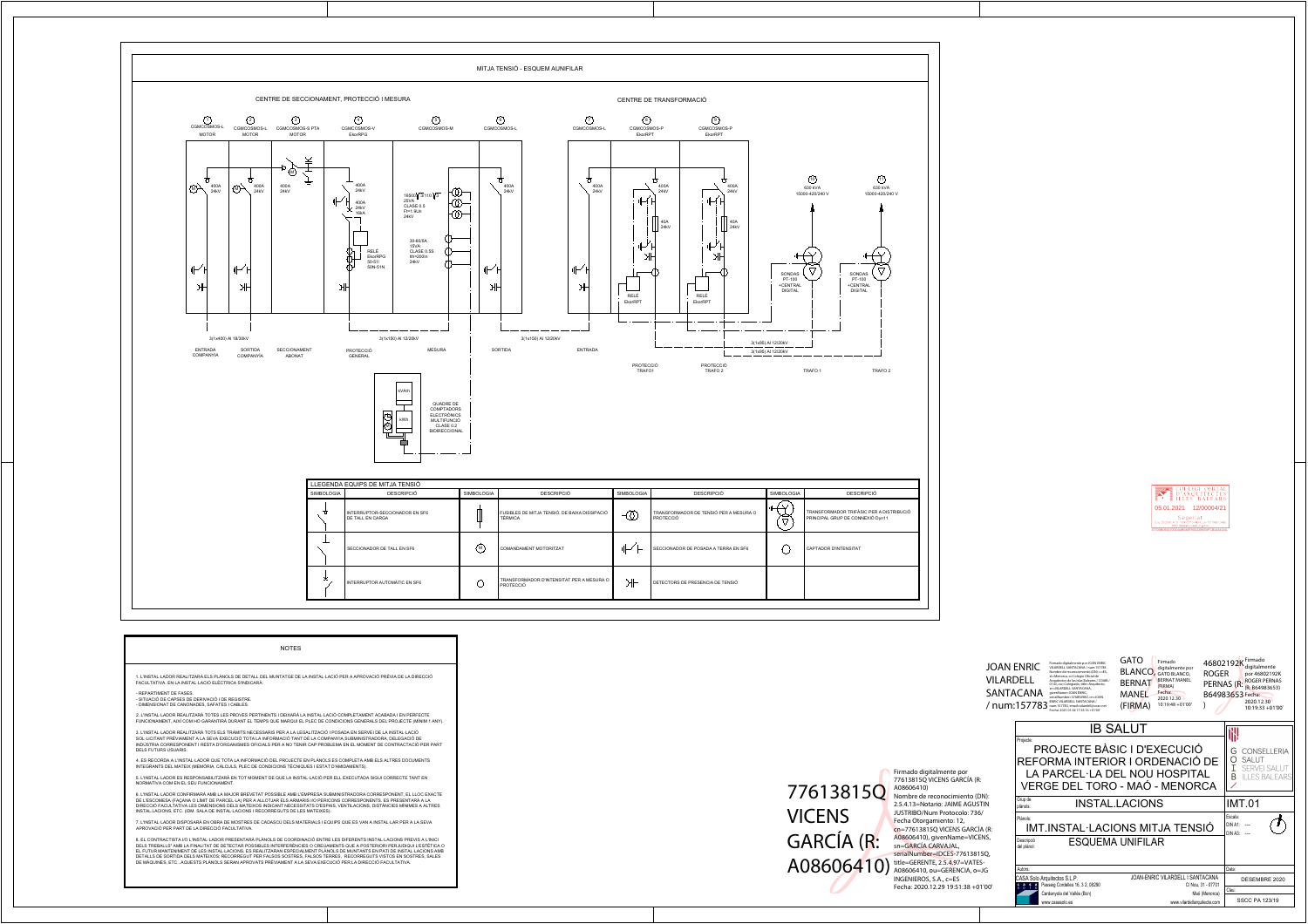



## DETALL CLAVEGUERÓ CEL·LES

ES POSARÀ A 10 cm. PER SOTA DEL TERRA DEL CENTRE DE TRANSFORMACIÓ UNA MALLA DE VARETES RODONES DE FERRO DE 5 mm.ø ELECTROSOLDADA AMB RETÍCULA DE 15x15 cm. REPARTIDA PER LA ZONA DE TRÀNSIT. A LA MALLA ES SOLDARÀ CABLEJAT D'ACER GALVANITZAT DE 6 mm.ø SOLDATS EN TRES PUNTS AMB OXIACETILÈ, DEIXANT LLIURE A L'EXTERIOR 30 cm. DE CABLEJAT EN ELS PUNTS INDICATS PER A LA POSTERIOR CONNEXIÓ.



## POSADA A TERRA PROTECCIÓ

6 mm. ø SOLDAT EN TRES PUNTS AMB OXIACETILÈ

- ES CONNECTARÀ A TERRA DE PROTECCIÓ ELS ELEMENTS SEGÜENTS: - XASSÍS I BASTIDORS METÀL.LICS DE APARELLATGE DE MANIOBRA.
- ENVOLVENTS METÀL.LICS DEL CONJUNT DE CABINES.
- TANCAMENTS METÀL.LICS DE LES CEL.LES DE TRANSFORMADORS. - ESTRUCTURA METÀL.LICA DELS ENVANS SEPARADORS DE CEL.LES.
- TRANSFORMADORS.
- BLINDATGES METÀL.LICS DELS CABLES D'ALTA TENSIÓ.
- XASSÍS DELS ARMARIS METÀL.LICS DELS QUADRES DE BAIXA TENSIÓ. - REIXES DE VENTILACIÓ QUAN ESTIGUIN DINTRE DE CEL.LES AMB ELEMENTS
- EN TENSIÓ. - MALLA D EQUIPOTENCIAL IT.
- TERRES DE PROTECCIÓ EN TREBALLS.
- RELLIGA I PERFILS METÀL.LICS DE CLAVEGUERÓ

PER EVITAR L'APARICIÓ DE TENSIONS DE PAS I DE CONTACTE DINTRE DE L'INTERIOR DEL LOCAL ES DISPOSARÀ UNA MALLA ELECTROSOLDADA QUE ES CONNECTARÀ AL TERRA DE PROTECCIÓ AL MENYS PER DOS PUNTS DIAMETRALMENT OPOSATS.



| ENTRADA COMPANYIA   | (365x735x1740)mm  |
|---------------------|-------------------|
| SORTIDA COMPANYIA   | (365x735x1740)mm  |
| <b>SECCIONAMENT</b> | (450x735x1740)mm  |
| PROTECCIÓ GENERAL   | (480x850x1740)mm  |
| <b>MESURA</b>       | (800x1025x1740)mm |
| <b>SORTIDA</b>      | (365x735x1740)mm  |
| <b>ENTRADA</b>      | (365x735x1740)mm  |
| PROTECCIÓ TRAFO 1   | (470x735x1740)mm  |
| PROTECCIÓ TRAFO 2   | (470x735x1740)mm  |
| TRAFO 1 (630 kVA)   |                   |
| TRAFO 2 (630 kVA)   |                   |
|                     |                   |







| <b>IB SALUT</b><br>Projecte:<br>PROJECTE BÀSIC I D'EXECUCIÓ<br>REFORMA INTERIOR I ORDENACIÓ DE<br>LA PARCEL·LA DEL NOU HOSPITAL<br>VERGE DEL TORO - MAÓ - MENORCA |                                                        | <b>CONSELLERIA</b><br>G<br>O<br><b>SALUT</b><br>Ι<br><b>SERVEI SALUT</b><br>B<br><b>LES BALEARS</b> |
|-------------------------------------------------------------------------------------------------------------------------------------------------------------------|--------------------------------------------------------|-----------------------------------------------------------------------------------------------------|
| Grup de<br><b>INSTAL LACIONS</b><br>plànols:                                                                                                                      |                                                        | <b>IMT.02</b>                                                                                       |
| Plànols:<br>IMT.INSTAL·LACIONS MITJA TENSIÓ<br><b>CENTRE SECCIONAMENT</b><br>Descripció<br>del plànol:                                                            |                                                        | Escala:<br>DIN A1:<br>DIN A3:                                                                       |
| Autors:                                                                                                                                                           |                                                        | Data:                                                                                               |
| CASA Solo Arquitectos S.L.P.<br>Passeig Cordelles 16, 3 2, 08290<br>$\begin{array}{ccc} c & a & s & a \\ s & 0 & 0 & 0 \end{array}$                               | JOAN-ENRIC VILARDELL I SANTACANA<br>C/ Nou, 31 - 07701 | DESEMBRE 2020                                                                                       |
| Cerdanyola del Vallès (Bcn)                                                                                                                                       | Maó (Menorca)                                          | Clau:                                                                                               |
| www.casasolo.es                                                                                                                                                   | www.vilardellarquitecte.com                            | <b>SSCC PA 123/19</b>                                                                               |